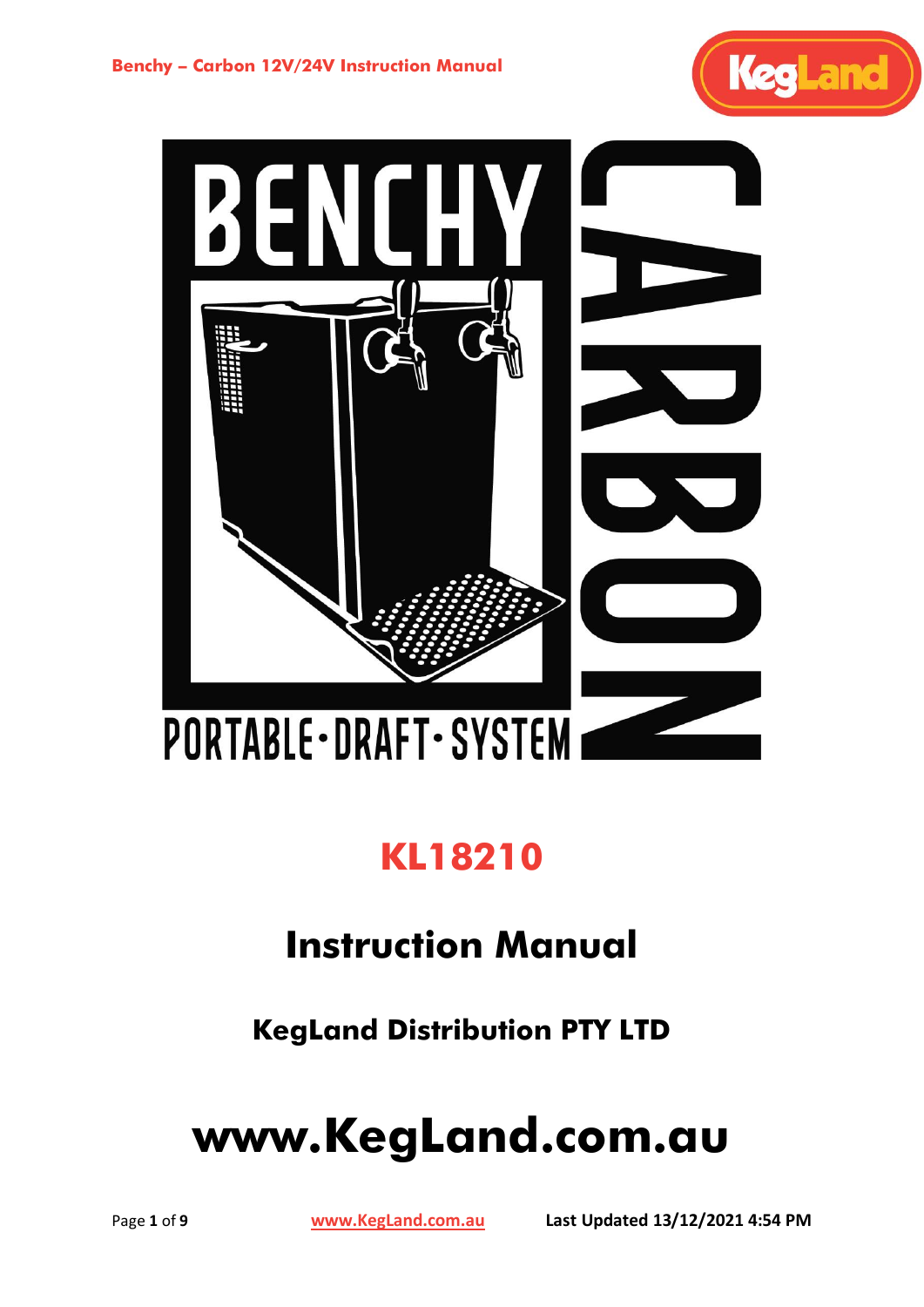



**ENSURE THAT THERE IS ALWAYS ATLEAST 100mm OF CLEARANCE ON EACH SIDE OF THE BENCHY TO ALLOW ADEQUATE AIRFLOW.** 



**AVOID EXTERNAL HEAT SOURCES SUCH AS DIRECT SUNLIGHT, GAS STOVES OR OTHER HEAT GENERATING APPLIANCES.**



**ONLY USE KEGLAND APPROVED CLEANERS AND SANITISERS TO CLEAN THE PRODUCT LINES.**



**DO NOT SET THE TEMPERATURE BELOW 0°C OR YOU RISK FREEZING THE BEVERAGE YOU ARE DISPENSING.**



**ONLY USE ON A FLAT SURFACE OR AT A MAXIMUM ANGLE OF 20 DEGREES OFF LEVEL**



**NEVER USE A BATTERY CHARGER, TRANSFORMER/RECTIFIER, BATTERY ELIMINATOR OR AC/DC CONVERTER TO POWER THE PRODUCT UNLESS SUPPLIED BY KEGLAND**

Page **2** of **9 [www.KegLand.com.au](http://www.kegland.com.au/) Last Updated 13/12/2021 4:54 PM**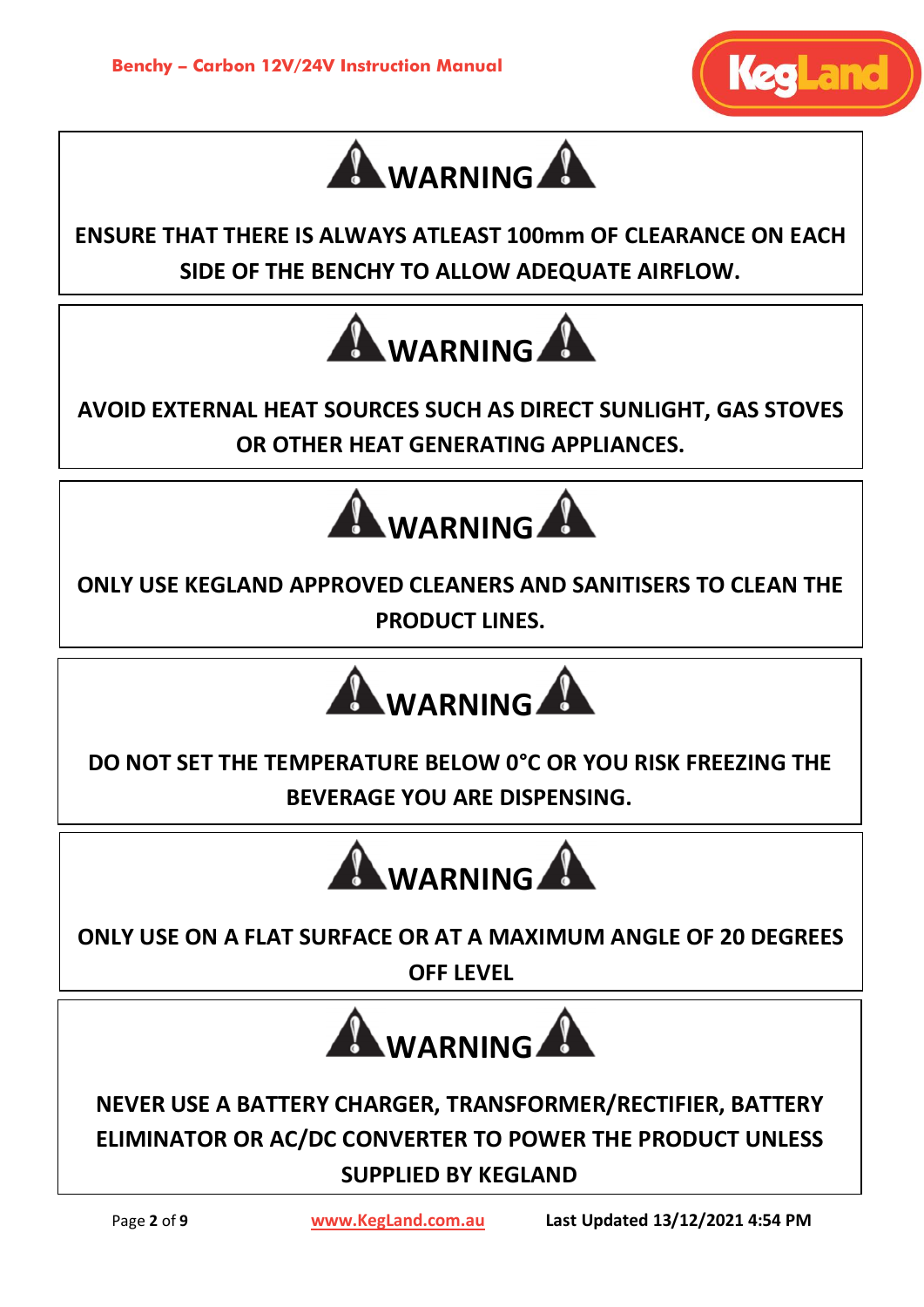

# **SETTING THE TEMPERATURE (ESC-961neo)**

- 1. Press and release the "set" to enter into the user menu.
- 2. Press "set" will display the value of the target temperature setting.
- 3. Press the up and down arror to adjust the value of the set temperature.
- 4. Press  $\frac{356}{256}$  button or wait 30 seconds and the setting will be saved and return back to the home screen

**WARNING:** Do not set the temperature below 0°C or you risk freezing the beer or beverage that you are dispensing. For a more detailed instruction manual for the controller download this from the kegland website or go to the link below.

ESC-961neo temperature controller user manual

### **INSTALLATION REQUIREMENTS**

#### **ONLY USE ON FLAT SURFACE**

The Benchy Carbon should only be used on a flat surface or at a maximum angle of 20 degrees off level. **DO NOT** operate this unit on its side or at angles greater than 20 degrees or permanent damage to the compressor will occur

#### **PROVIDE ADEQUATE VENTILATION AND AVOID EXTERNAL HEAT SOURCES**

In order to achieve the best possible performance from the Benchy Carbon we recommend 100mm clearance around air vents. External heat sources such as direct sunlight, gas stoves or other heat generating appliances should be avoided.

#### **DO NOT USE BATTERY CHARGERS OR DC GENERATORS**

Never use a battery charger, transformer/rectifier, battery eliminator or AC/DC converter to power the product (unless supplied by KegLand). Such equipment can, under certain circumstances, delivery current at a voltage which may damage the inverter. In order to use these devices always ensure that a battery is connected in parallel between the charging equipment and the product

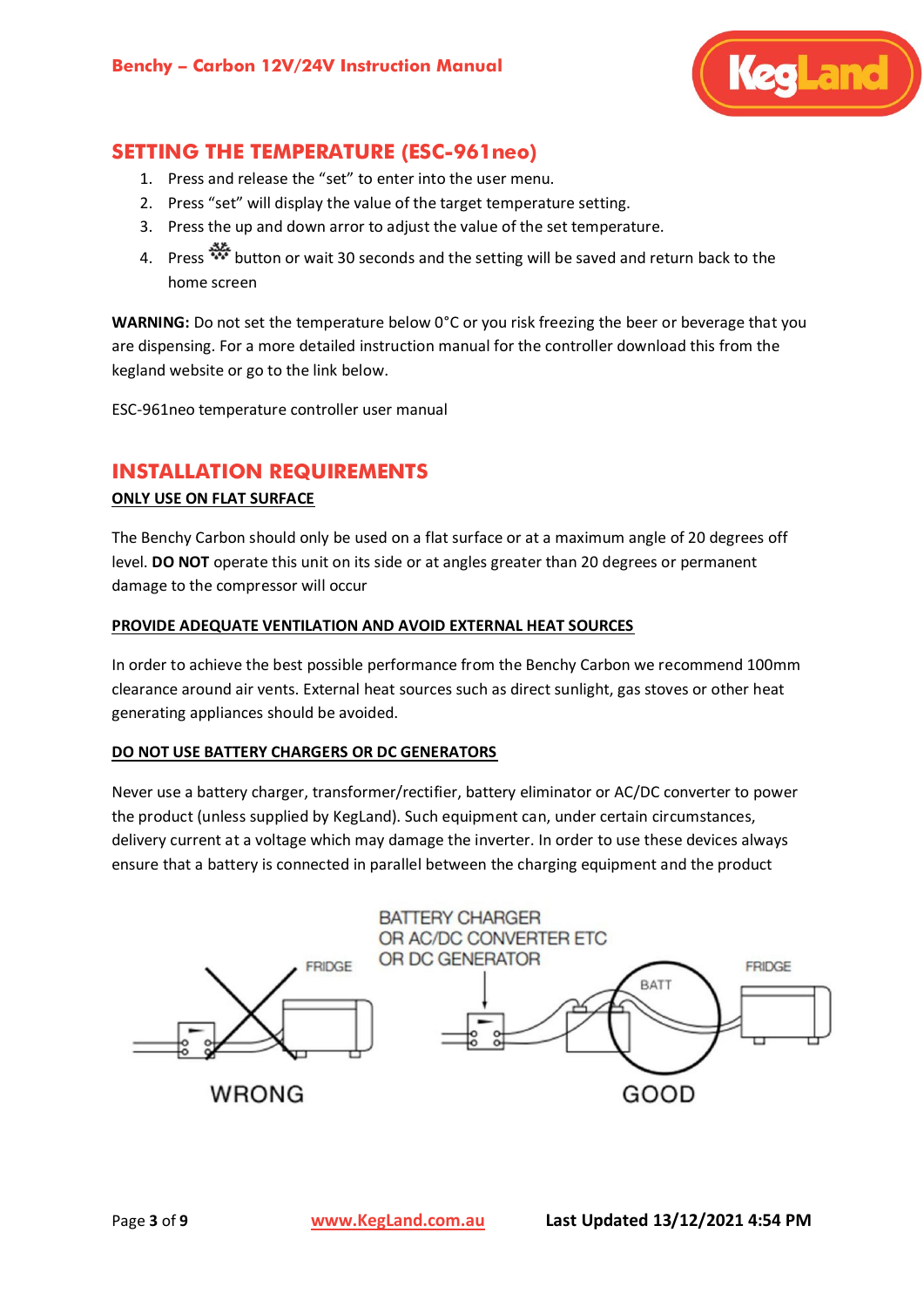

# **DC CABLE REQUIREMENTS**

#### **DC cable gauge and length requirements**

DC power systems have significantly higher losses over cable and this can be exacerbated by insufficient cable or bad cable joins. When running the Benchy Carbon off battery power it's important to understand that longer cable requires thicker cable to avoid excessive power loss. We recommend pure copper cable (not aluminium or copper plated). The table below shows the necessary minimum gauge required. It's ok to use smaller cable but do not use larger cable than this.

| <b>AW</b><br>Gauge | <b>Cross section</b><br>$\textsf{(mm}^2)$ | Max Length 12V<br>DC (feet) | Max Length 12V<br>DC (meters) | Max Length 24V<br>DC (feet) | Max Length 24V<br>DC (meters) |
|--------------------|-------------------------------------------|-----------------------------|-------------------------------|-----------------------------|-------------------------------|
| 13                 | 2.5                                       |                             | 2.5                           | 16                          |                               |
| 12                 |                                           | 13                          |                               | 26                          |                               |
| 10                 |                                           | 20                          | h                             | 39                          | 12                            |
| 8                  | 10                                        | 33                          | 10                            | 66                          | 20                            |

#### **DC Voltage requirements**

The voltages in the table below specify the voltage required to the compressor. This does not take into account voltage loss in fittings such as cigarette lighter sockets, cable joins or the cable itself that you might have in your system. For best performance use quality fittings, thick cable and firm fitting Anderson sockets to ensure your DC cabling losses are kept to a minimum.

DC power systems can operate between 9.6V DC and up to 18V DC or alternatively from 21.3V DC and up to 31.5V DC.

NOTE: If you would like to run this unit on DC Voltages between 18V and 21.3V you will need to purchase a step down power module (DC to DC converter). This ca be handy if you want to run the Benchy Carbon off commonly available 18V Drill Batteries.

| 12V Cut-Out | 12V Cut-In | 12V-Max | 24V Cut-Out | 24Cut-In | 24V-Max |
|-------------|------------|---------|-------------|----------|---------|
| 9.6V        | 10.9V      | 18.00V  | 21.3V       | 22.7V    | 31.5V   |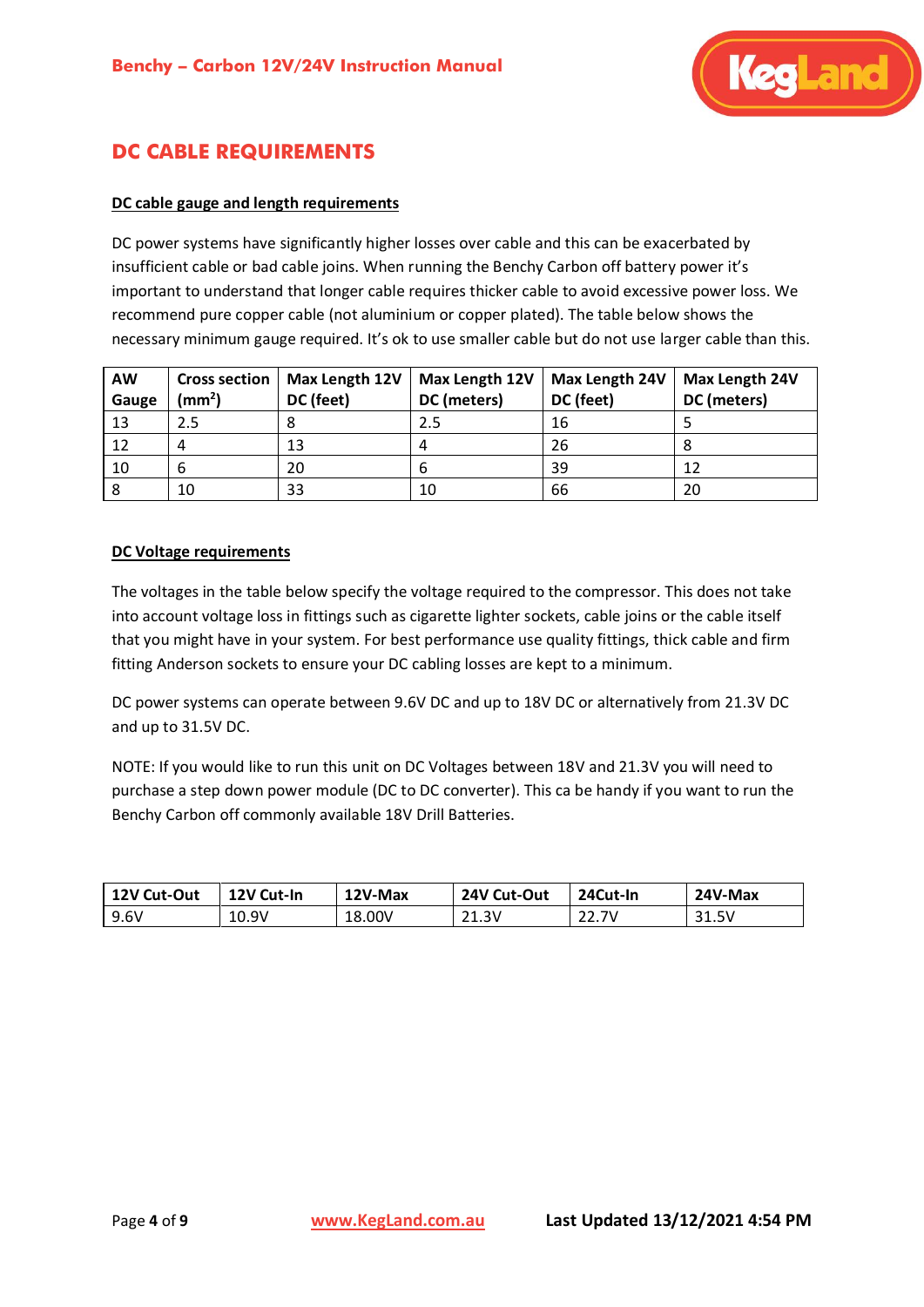

## **DISPENSING FROM THE BENCHY GLYCOL**

Before attaching the Benchy Carbon to your keg first screw your taps onto the two shanks on the front of the Benchy and tighten the shank collar using a 7 in 1 Facet Tap Wrench/Spanner Tool.

After tightening your taps onto the shanks, you can then plumb your kegs in to the Benchy Carbon. On the back of the Benchy you will find two 8mm push in bulkhead fittings. Simply push 8mm OD EVABarrier tubing from your liquid ball lock disconnect or keg coupler into the bulkhead fitting. Then attach the ball lock disconnect or keg coupler onto your liquid keg post or spear respectively.

Ensure that the EVABarrier hose is cut straight and cleanly with a Stanley knife or 2 in 1 tube cutter [\(KL07689\)](https://www.kegland.com.au/tube-cutter-pipe-cutter-2-in-1-for-evabarrier-pex-hdpe-vinyl-tubing.html). Then firmly push the EVABarrier hose into the opening of the bulkhead. Make sure that the hose is pushed in to its full depth. Then check for a good connection by gently pulling bank on the hose. If the hose comes out of the push in fitting, reinsert ensuring the hosing is pushed far enough into the fitting.

To remove EVABarrier hose from the push in fitting, simultaneously push the collet in while pulling the EVABarrier hose out of the push in fitting. Once the hose is removed cut the burred end off with a 2 in 1 tube cutter or Stanley knife to produce a clean straight cut.

A 7 in 1 spanner tool [\(KL07672\)](https://www.kegland.com.au/7-in-1-faucet-tap-wrench-spanner-tool-duotight-tube-remover.html) can also be used to remove hosing from the push in fitting. Insert the hose into the groove in the centre of the spanner and use the spanner to press in on the collet while pulling on the hose.

After your taps are attached and your kegs are plumbed into your Benchy Carbon you can then hook CO2 up to your keg and set the pressure based on your desired carbonation level and the ambient temperature according to a carbonation chart.

#### [KegLand Carbonation Chart](https://www.kegland.com.au/media/images/KegLand%20Set%20&%20Forget%20CO2%20Carbonation%20Chart.png)

Further tips on how to balance your Benchy dispensing system with CO2 are described later in this instruction manual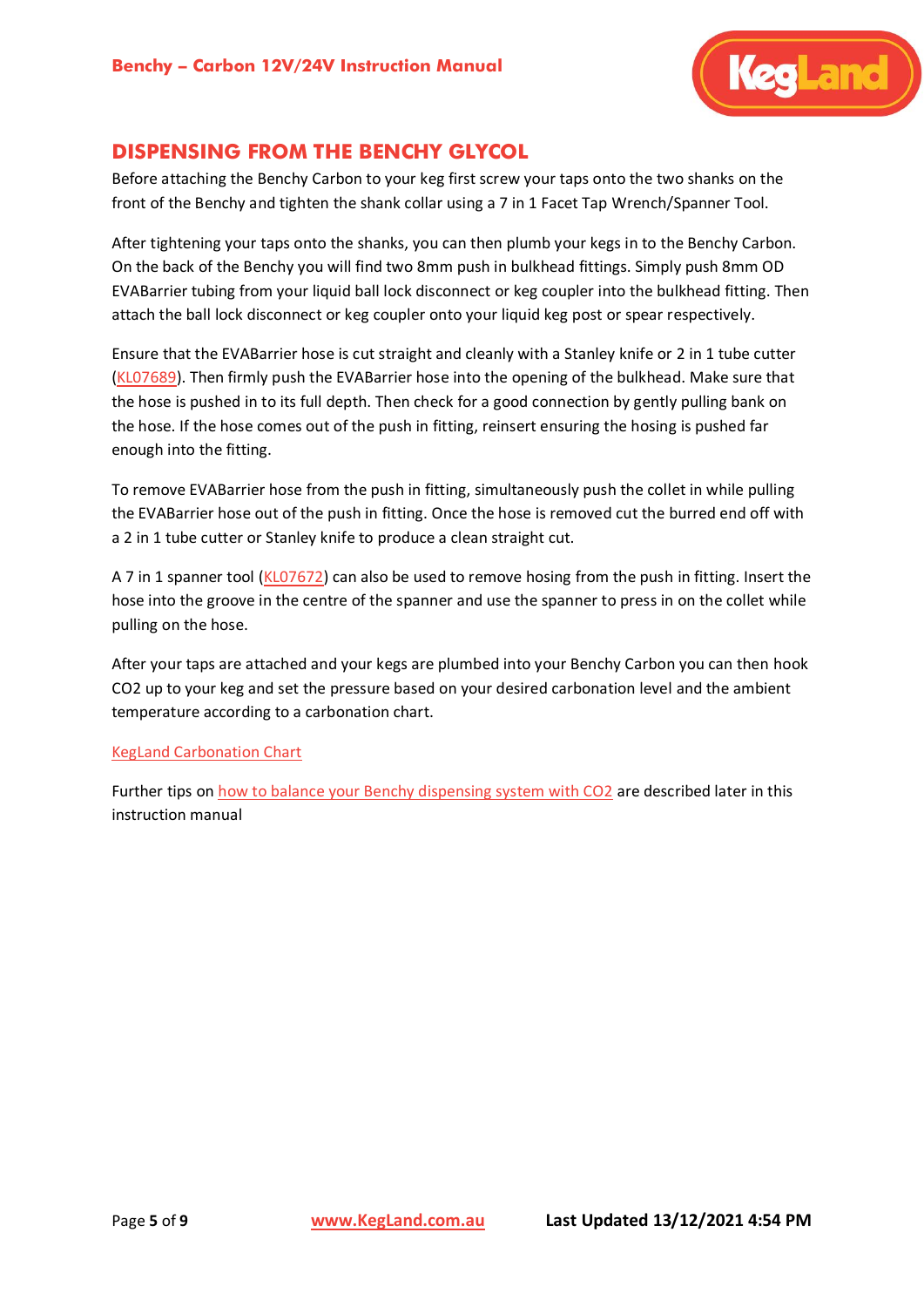

# **Benchy Carbon – Dispensing from Cornelius Ball Lock Kegs**

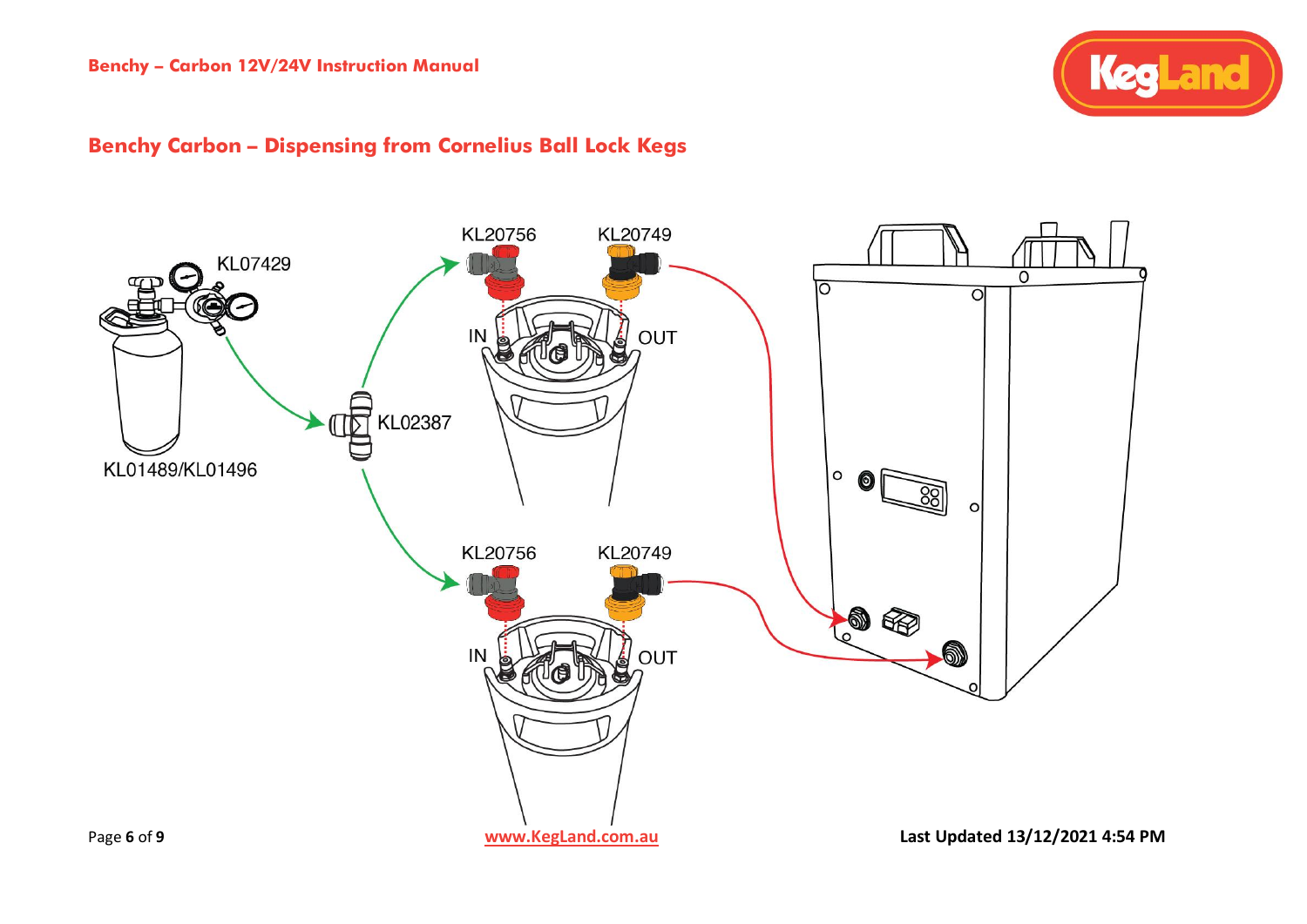**Benchy – Carbon 12V/24V Instruction Manual**





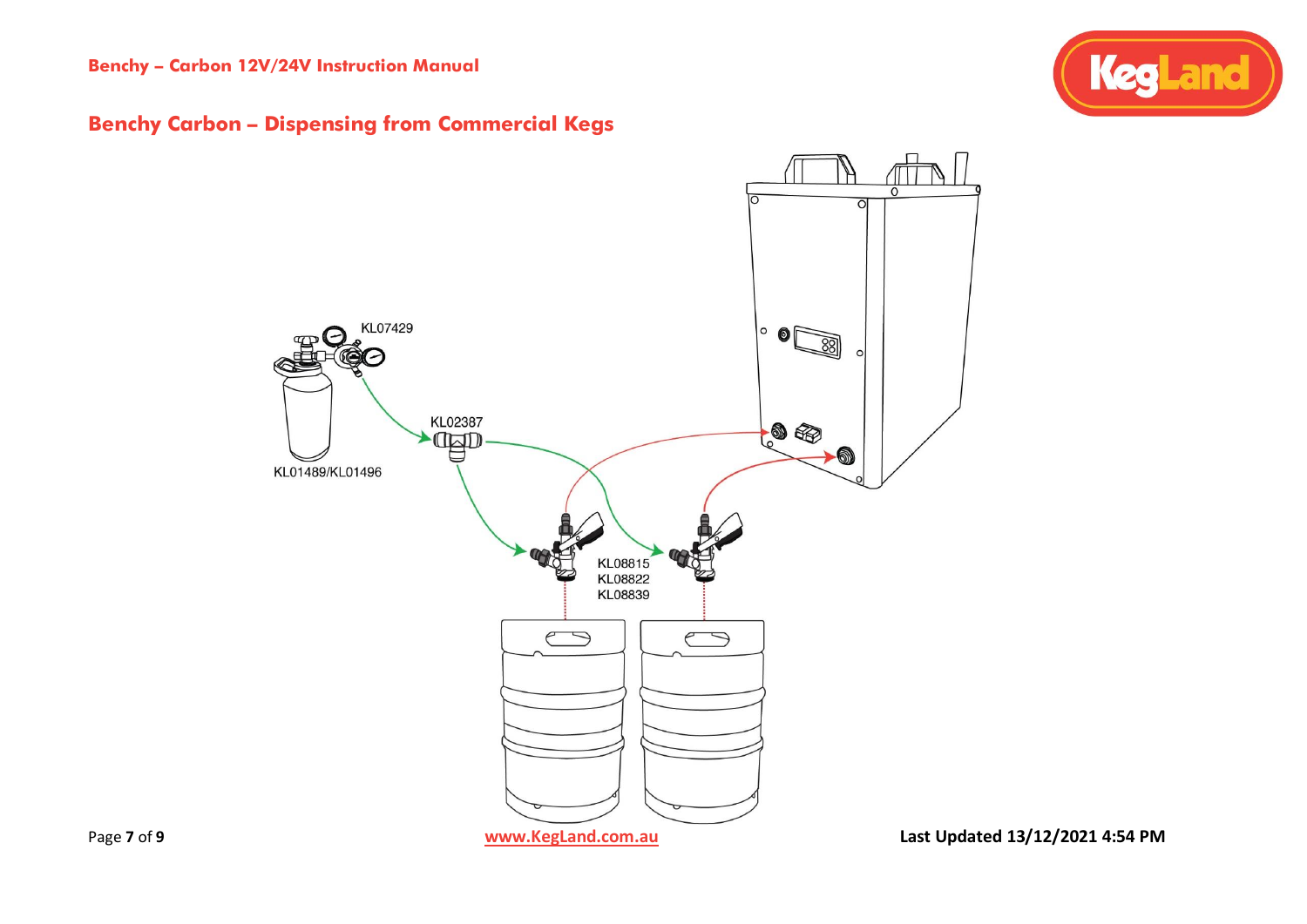

# **Balancing Your Benchy Dispensing System with CO<sup>2</sup>**

The pressure to be set on your regulator differs according to the temperature that the keg is stored at. If the product is stored at a higher temperature it will require a higher pressure to maintain the desired level of carbonation. Refer to a carbonation chart to determine what pressure you should be setting your regulator at to reach your desired level of carbonation based on the ambient temperature the keg is stored in.

For most styles of beer, you should be aiming for a carbonation level of between 2.3-2.8 volumes of carbonation with the average carbonation level being 2.6 volumes (if you are unsure of the carbonation level of the beer i.e. if it is a commercial keg then assume it is at 2.6 volumes of carbonation). To achieve a specific carbonation level during carbonation or priming refer to the table in the link below and correlate the temperature of the keg with the desired carbonation level.

#### [KegLand Carbonation Chart](https://www.kegland.com.au/media/images/KegLand%20Set%20&%20Forget%20CO2%20Carbonation%20Chart.png)

**NOTE:** Do not try to fix a slow or fast pour rate by adjusting the dispensing pressure. This will result in your beer either going flat or over carbonated. It is best to adjust the beverage line length and diameter. If the pour is too fast and is producing a lot of froth then increase the length of the beverage line between the Benchy and the keg. Alternatively, if the pour is too slow then decrease the length of the beverage line between the Benchy and the keg.

When adjusting your beverage line length to achieve the perfect pour it is always best to start with a longer length of beverage line as you can always trim a longer length of hose.

# **CLEANING/MAINTENANCE**

Only use KegLand approved cleaners such as [StellarOxy](https://www.kegland.com.au/stellaroxy-100-sodium-percarbonate.html) an[d StellarClean](https://www.kegland.com.au/stellarclean-pbw-powerful-brewing-wash-brewery-cleaner-beer-line-cleaner-keg-wash.html) and sanitisers such as [Phosphoric acid](https://www.kegland.com.au/pure-phosphoric-acid-85-pure-500ml.html) and [StellarSan](https://www.kegland.com.au/phosphoric-acid-blend-sanitiser-500ml-starsan.html) to clean and sanitise your product lines.

An easy way to clean your product lines with a gas source is to use a Gas Free Ball Lock Line Cleaning Kit. Simply fill a PET bottle with correctly diluted Stellarclean or Stellaroxy solution. Hook up your liquid ball lock disconnect on your product line to the carbonation cap, pump the line cleaning kit and open your tap to clean your tap and product line. Then rinse with water and repeat with correctly diluted Stellarsan solution.

Use [Homebright streak free stainless steal cleaner](https://www.kegland.com.au/homebright-streak-free-stainless-steel-cleaner-polish-269g.html) and polish spray to clean the outside of the Benchy Carbon to leave it looking shiny and new.